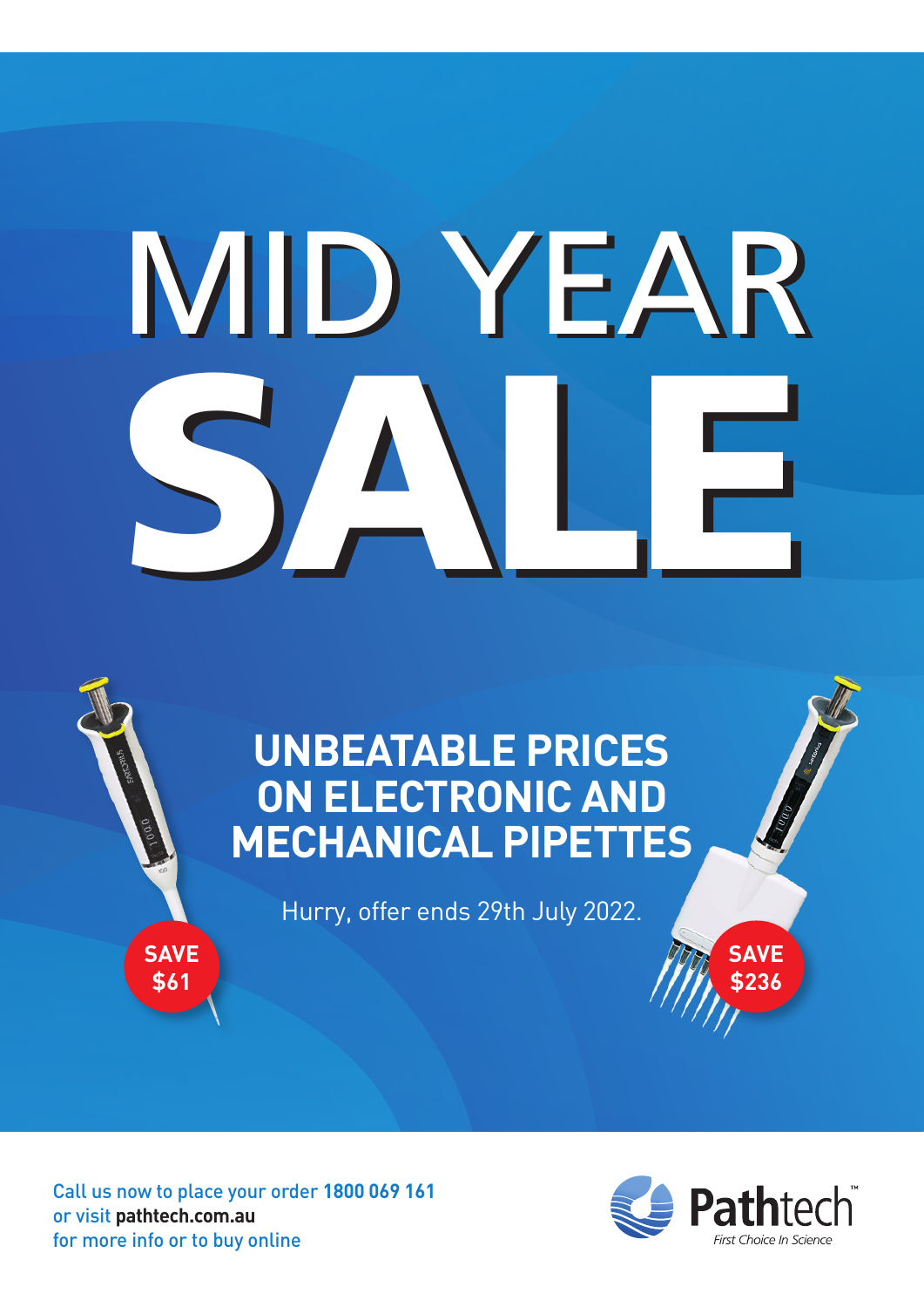#### ELECTRONIC PIPETTES

## The Picus Pipette family

#### *REDUCE YOUR RSI RISK*

Enjoy your work with the award winning Picus! Its highly sophisticated and completely ergonomic design will reduce your risk of repetitive strain injury (RSI). Fully electronic operation ensures the maximum accuracy and repeatability of your results.

- › Uniquely lightweight and streamlined design for effortless pipetting experience
- › Conveniently located soft-touch operating button and electronic tip ejection help minimize muscle strain
- › The comfortable design of the handle and finger hook enable Picus to rest lightly in your hand, with minimum effort
- › Electronic piston control and brake guarantee accurate and precise pipetting results, independent of the user

|                      | <b>Picus single channel</b><br>electronic pipette | <b>Product Code</b> | <b>Original Price</b> | <b>SALE PRICE</b> |
|----------------------|---------------------------------------------------|---------------------|-----------------------|-------------------|
|                      | $0.2 - 10$ ul                                     | 171-735021          | \$1,250.00            | \$899.00          |
|                      | $5 - 120$ ul                                      | 171-735041          | \$1,250.00            | \$899.00          |
|                      | $10 - 300$ ul                                     | 171-735061          | \$1,250.00            | \$899.00          |
|                      | $50 - 1000$ ul                                    | 171-735081          | \$1,250.00            | \$899.00          |
| <b>SAVE</b><br>\$351 | $100 - 5000$ ul                                   | 171-735101          | \$1,250.00            | \$899.00          |
|                      | $500 - 10,000$ ul                                 | 171-735111          | \$1,250.00            | \$899.00          |
|                      |                                                   |                     |                       |                   |
|                      | <b>Picus 8 channel</b><br>electronic pipette      | <b>Product Code</b> | <b>Original Price</b> | <b>SALE PRICE</b> |
|                      | $0.2 - 10$ ul                                     | 171-735321          | \$2,070.00            | \$1,479.00        |
|                      | $5 - 120$ ul                                      | 171-735341          | \$2,070.00            | \$1,479.00        |
|                      | $10 - 300$ ul                                     | 171-735361          | \$2,070.00            | \$1,479.00        |
| <b>SAVE</b>          | $50 - 1200$ ul                                    | 171-735391          | \$2,070.00            | \$1,479.00        |
| \$591                |                                                   |                     |                       |                   |
|                      | <b>Picus 12 channel</b><br>electronic pipette     | <b>Product Code</b> | <b>Original Price</b> | <b>SALE PRICE</b> |
|                      | $0.2 - 10$ ul                                     | 171-735421          | \$2,390.00            | \$1,699.00        |
|                      | $5 - 120$ ul                                      | 171-735441          | \$2,390.00            | \$1,699.00        |
| MMMM                 | $10 - 300$ ul                                     | 171-735461          | \$2,390.00            | \$1,699.00        |
| <b>SAVE</b>          | $50 - 1200$ ul                                    | 171-735491          | \$2,390.00            | \$1,699.00        |
| \$691                |                                                   |                     |                       |                   |

Terms & Conditions: All prices exclude GST. Sale Prices valid on listed products only. Offer ends 29th July 2022.



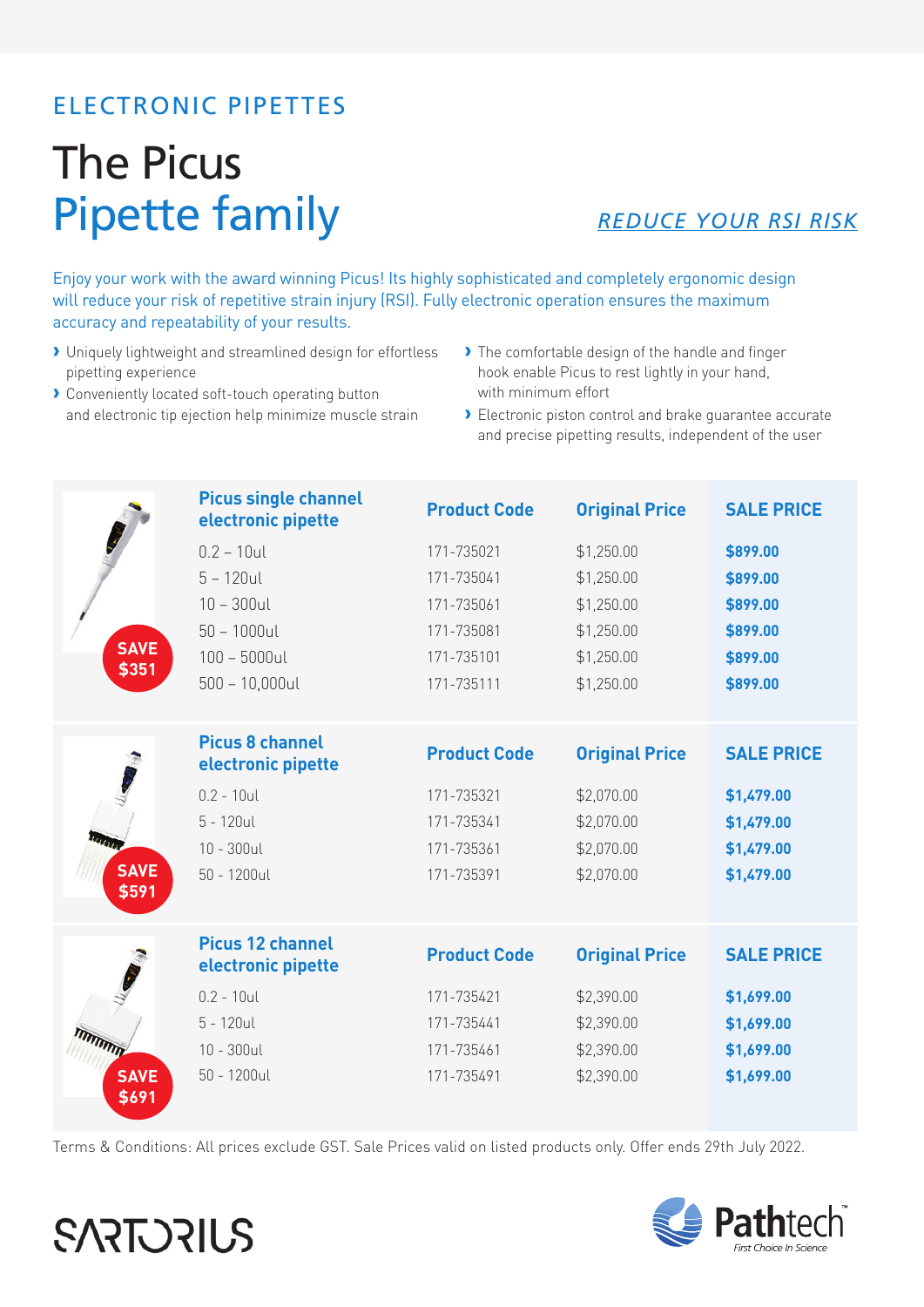### ELECTRONIC PIPETTES

## The Picus® NxT Pipette family

#### *THE PREMIUM ELECTRONIC PIPETTE*

The Picus® NxT Electronic Pipette brings ergonomics and advanced function to a new level for your pipetting needs. Picus® NxT takes on where Picus® left with added features like user customizable protocols, password protection, and calibration reminders. Especially when conformity to the strictest regulations is needed by selecting the advanced Picus® NxT you can take your compliance to a new level with added certification and safety features. All the benefits of the Picus plus:

- › Highly advanced, compact and lightweight
- › Advanced applications, modes and protocols
- › Certificate of accredited 3-point calibration to meet demanding quality system requirements
- › RFID-enabled to support asset management

|                                  | <b>Picus NXT single</b><br>channel pipette | <b>Product Code</b> | <b>Original Price</b> | <b>SALE PRICE</b> |
|----------------------------------|--------------------------------------------|---------------------|-----------------------|-------------------|
|                                  | $0.2 - 10$ ul                              | 171-LH-745021       | \$1,491.00            | \$1,199.00        |
|                                  | 5-120ul                                    | 171-LH-745041       | \$1,491.00            | \$1,199.00        |
|                                  | 10-300ul                                   | 171-LH-745061       | \$1,491.00            | \$1,199.00        |
|                                  | 50-1000ul                                  | 171-LH-745081       | \$1,491.00            | \$1,199.00        |
| <b>SAVE</b><br>\$292             | 100-5000ul                                 | 171-LH-745101       | \$1,491.00            | \$1,199.00        |
|                                  | 500-10000ul                                | 171-LH-745111       | \$1,491.00            | \$1,199.00        |
|                                  | <b>Picus NXT 8</b><br>channel pipette      | <b>Product Code</b> | <b>Original Price</b> | <b>SALE PRICE</b> |
|                                  | $0.2 - 10$ ul                              | 171-LH-745321       | \$2,460.00            | \$1,999.00        |
|                                  | 5-120ul                                    | 171-LH-745341       | \$2,460.00            | \$1,999.00        |
| <b>SAVE</b>                      | 10-300ul                                   | 171-LH-745361       | \$2,460.00            | \$1,999.00        |
| \$461                            | 50-1200ul                                  | 171-LH-745391       | \$2,460.00            | \$1,999.00        |
|                                  |                                            |                     |                       |                   |
|                                  | <b>Picus NXT 12</b><br>channel pipette     | <b>Product Code</b> | <b>Original Price</b> | <b>SALE PRICE</b> |
|                                  | $0.2 - 10$ ul                              | 171-LH-745421       | \$2,837.00            | \$2,299.00        |
|                                  | 5-120ul                                    | 171-LH-745441       | \$2,837.00            | \$2,299.00        |
| <b>SAVE</b><br>$\overline{m}$ את | 10-300ul                                   | 171-LH-745461       | \$2,837.00            | \$2,299.00        |
| \$538                            | 50-1200ul                                  | 171-LH-745491       | \$2,837.00            | \$2,299.00        |
|                                  |                                            |                     |                       |                   |

Terms & Conditions: All prices exclude GST. Sale Prices valid on listed products only. Offer ends 29th July 2022.

#### **Order today or call 1800 069 161 for more information.**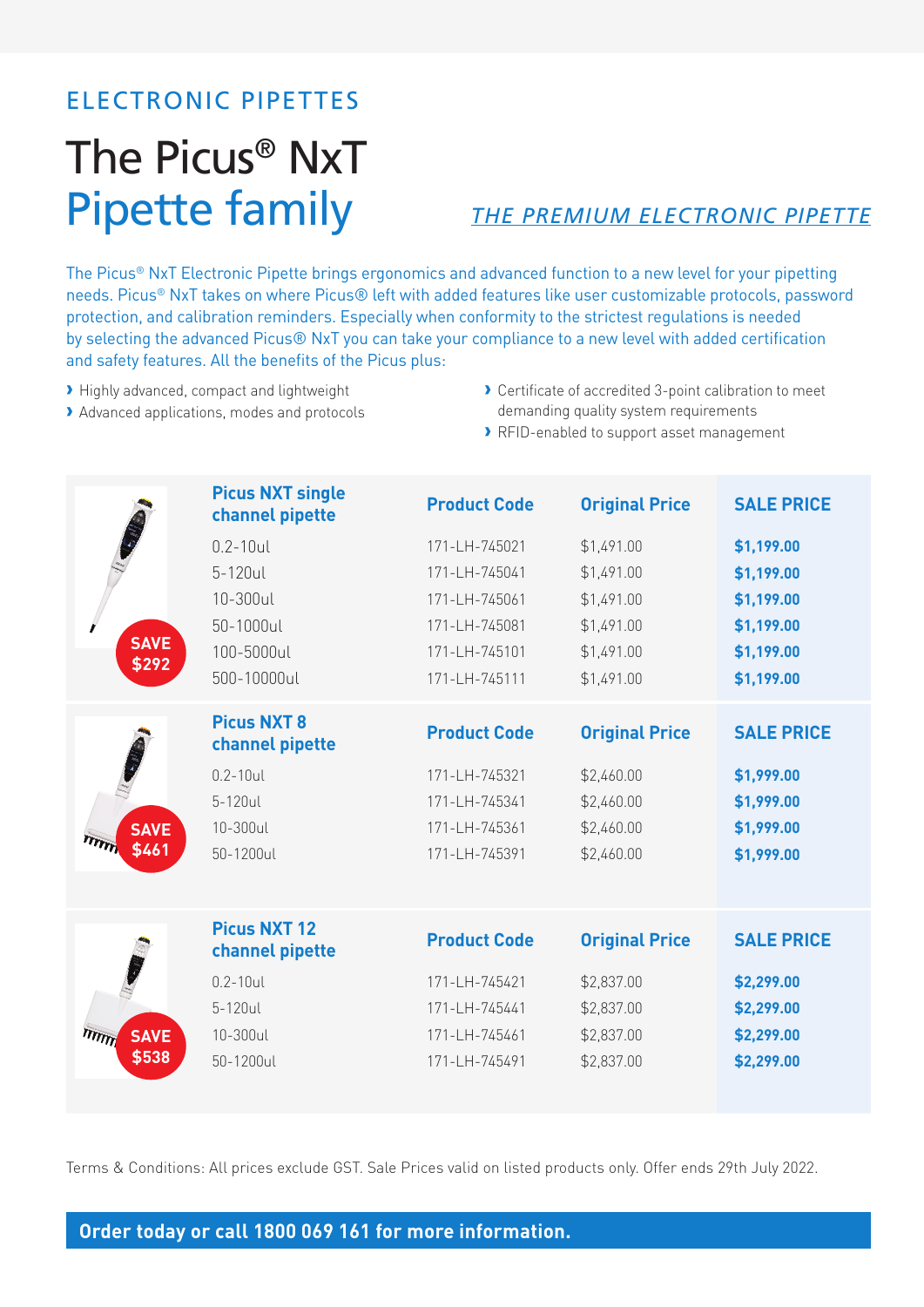## **The Mline Pipette family**

#### **WHERE PRECISION MEETS ACCURACY**

Sartorius' mechanical pipette family - the Mline - offers excellent ergonomics, performance and safety in manual pipetting. It is particularly designed to maintain high accuracy and precision in repetitive and longlasting pipetting. The Mline is an advanced and ergonomic choice for quality-conscious users who perform long and repetitive manual pipetting and is recommended by health and safety officers all over the world.

> Excellent ergonomics to protect from injuries with the exceptionally light pipetting and tip ejection forces

High accuracy and precision, also in repetitive,

long-lasting pipetting

**SARTORILS** 

- Minimised risk of contamination with Safe-Cone Filters and full autoclavability
- Increased safety with volume lock preventing accidental volume changes while pipetting

| O                    | <b>Mline single</b><br>channel pipette | <b>Product Code</b> | <b>Original Price</b> | <b>SALE PRICE</b> |
|----------------------|----------------------------------------|---------------------|-----------------------|-------------------|
|                      | $0.1 - 3$ ul                           | 171-725010          | \$375.00              | \$279.00          |
|                      | $0.5 - 10$ ul                          | 171-725020          | \$375.00              | \$279.00          |
|                      | $2 - 20$ ul                            | 171-725030          | \$375.00              | \$279.00          |
|                      | $10 - 100$ ul                          | 171-725050          | \$375.00              | \$279.00          |
| <b>SAVE</b><br>\$96  | $20 - 200$ ul                          | 171-725060          | \$375.00              | \$279.00          |
|                      | $100 - 1000$ ul                        | 171-725070          | \$375.00              | \$279.00          |
|                      | $500 - 5000$ ul                        | 171-725080          | \$375.00              | \$279.00          |
|                      | $1 - 10ml$                             | 171-725090          | \$375.00              | \$279.00          |
|                      | <b>Mline 8</b><br>channel pipette      | <b>Product Code</b> | <b>Original Price</b> | <b>SALE PRICE</b> |
|                      | $0.5 - 10$ ul                          | 171-725120          | \$795.00              | \$629.00          |
|                      | $5 - 100$ ul                           | 171-725130          | \$795.00              | \$629.00          |
| <b>SAVE</b><br>\$166 | $30 - 300$ ul                          | 171-725140          | \$795.00              | \$629.00          |
|                      | <b>Mline 12</b><br>channel pipette     | <b>Product Code</b> | <b>Original Price</b> | <b>SALE PRICE</b> |
|                      | $0.5 - 10$ ul                          | 171-725220          | \$975.00              | \$769.00          |
|                      | $5 - 100$ ul                           | 171-725230          | \$975.00              | \$769.00          |
| <b>SAVE</b><br>\$206 | $30 - 300$ ul                          | 171-725240          | \$975.00              | \$769.00          |

Terms & Conditions: All prices exclude GST. Sale Prices valid on listed products only. Offer ends 29th July 2022.

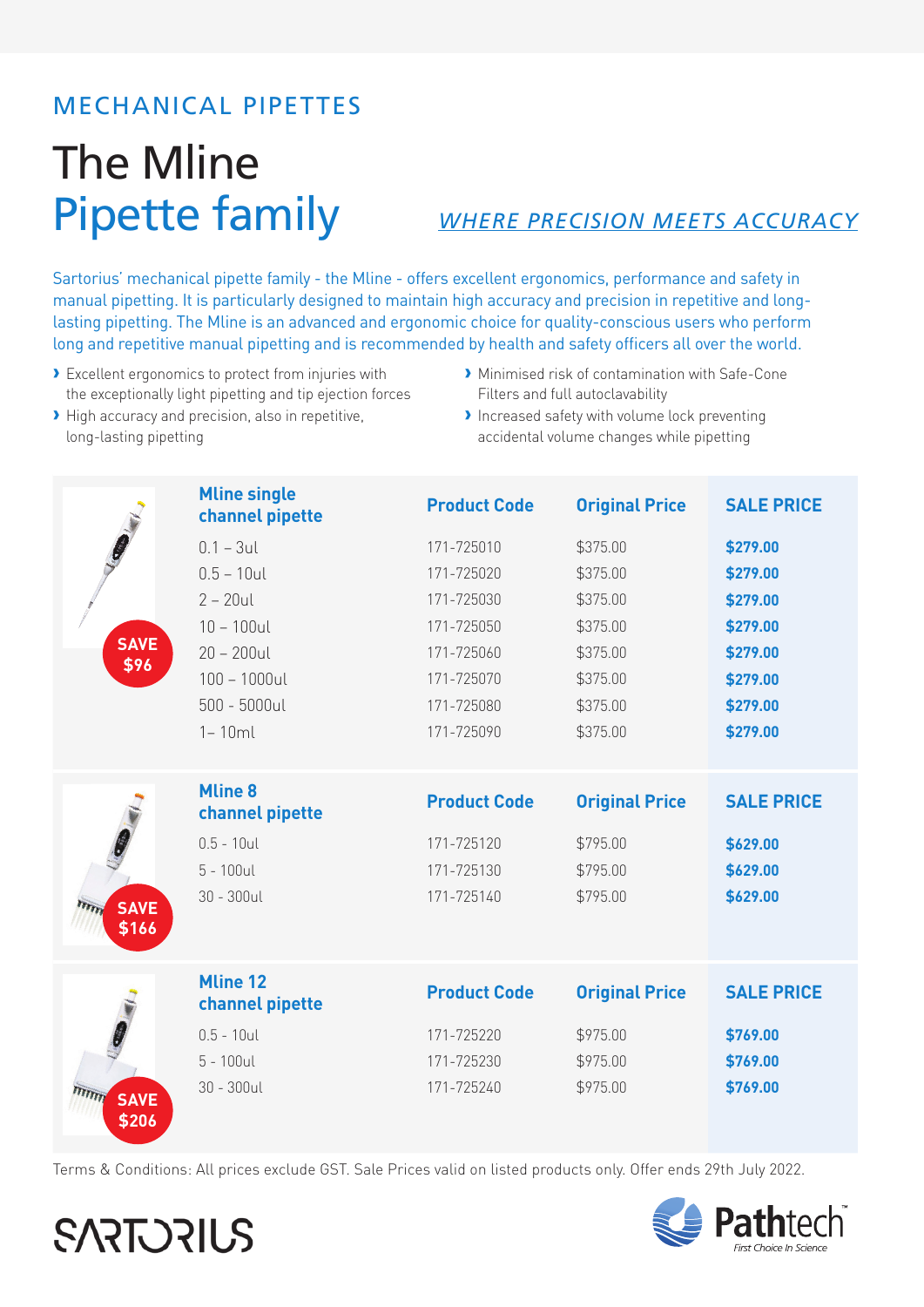## The Tacta Pipette family

*THE ULTIMATE IN ERGONOMICS*

Tacta has been designed to feel great in your hands. Thanks to its ergonomic handle and finger hook, there is no need to grip the pipette tightly. Easy, safe and comfortable to use, Tacta meets the most demanding pipetting requirements, delivering consistently accurate results time after time.

- › Comfortable to hold due to the ergonomically designed handle – Weight only: 70-100g single-channel models
- › Low pipetting and tip ejection forces that reduce the risk of RSI and Work Related Upper Limb Disorder
- › The unique Sartorius Optilock system provides flexibility for volume adjustment and locking
- › Controlled and smooth tip ejection with the new Sartorius Optiject technology (levered tip ejection system)

|                      | <b>Tacta single</b><br>channel pipette | <b>Product Code</b> | <b>Original Price</b> | <b>SALE PRICE</b> |
|----------------------|----------------------------------------|---------------------|-----------------------|-------------------|
|                      | $0.1 - 3$ ul                           | 171-LH-729010       | \$410.00              | \$349.00          |
|                      | $0.5 - 10$ ul                          | 171-LH-729020       | \$410.00              | \$349.00          |
|                      | $2 - 20$ ul                            | 171-LH-729030       | \$410.00              | \$349.00          |
|                      | $10 - 100$ ul                          | 171-LH-729050       | \$410.00              | \$349.00          |
| <b>SAVE</b><br>\$61  | $20 - 200$ ul                          | 171-LH-729060       | \$410.00              | \$349.00          |
|                      | $100 - 1000$ ul                        | 171-LH-729070       | \$410.00              | \$349.00          |
|                      | $500 - 5000$ ul                        | 171-LH-729080       | \$410.00              | \$349.00          |
|                      | $1 - 10ml$                             | 171-LH-729090       | \$410.00              | \$349.00          |
|                      |                                        |                     |                       |                   |
|                      | <b>Tacta 8</b><br>channel pipette      | <b>Product Code</b> | <b>Original Price</b> | <b>SALE PRICE</b> |
|                      | $0.5 - 10$ ul                          | 171-LH-729120       | \$1,085.00            | \$849.00          |
|                      | $5 - 100$ ul                           | 171-LH-729130       | \$1,085.00            | \$849.00          |
| <b>SAVE</b><br>\$236 | $30 - 300$ ul                          | 171-LH-729140       | \$1,085.00            | \$849.00          |
|                      |                                        |                     |                       |                   |
|                      | <b>Tacta 12</b>                        | <b>Product Code</b> | <b>Original Price</b> | <b>SALE PRICE</b> |
| <b>SAVE</b>          | channel pipette                        |                     |                       |                   |
|                      | $0.5 - 10$ ul                          | 171-LH-729220       | \$1,320.00            | \$1,039.00        |
|                      | $5 - 100$ ul                           | 171-LH-729230       | \$1,320.00            | \$1,039.00        |
|                      | $30 - 300$ ul                          | 171-LH-729240       | \$1,320.00            | \$1,039.00        |
| \$281                |                                        |                     |                       |                   |
|                      |                                        |                     |                       |                   |

Terms & Conditions: All prices exclude GST. Sale Prices valid on listed products only. Offer ends 29th July 2022.

#### **Order today or call 1800 069 161 for more information.**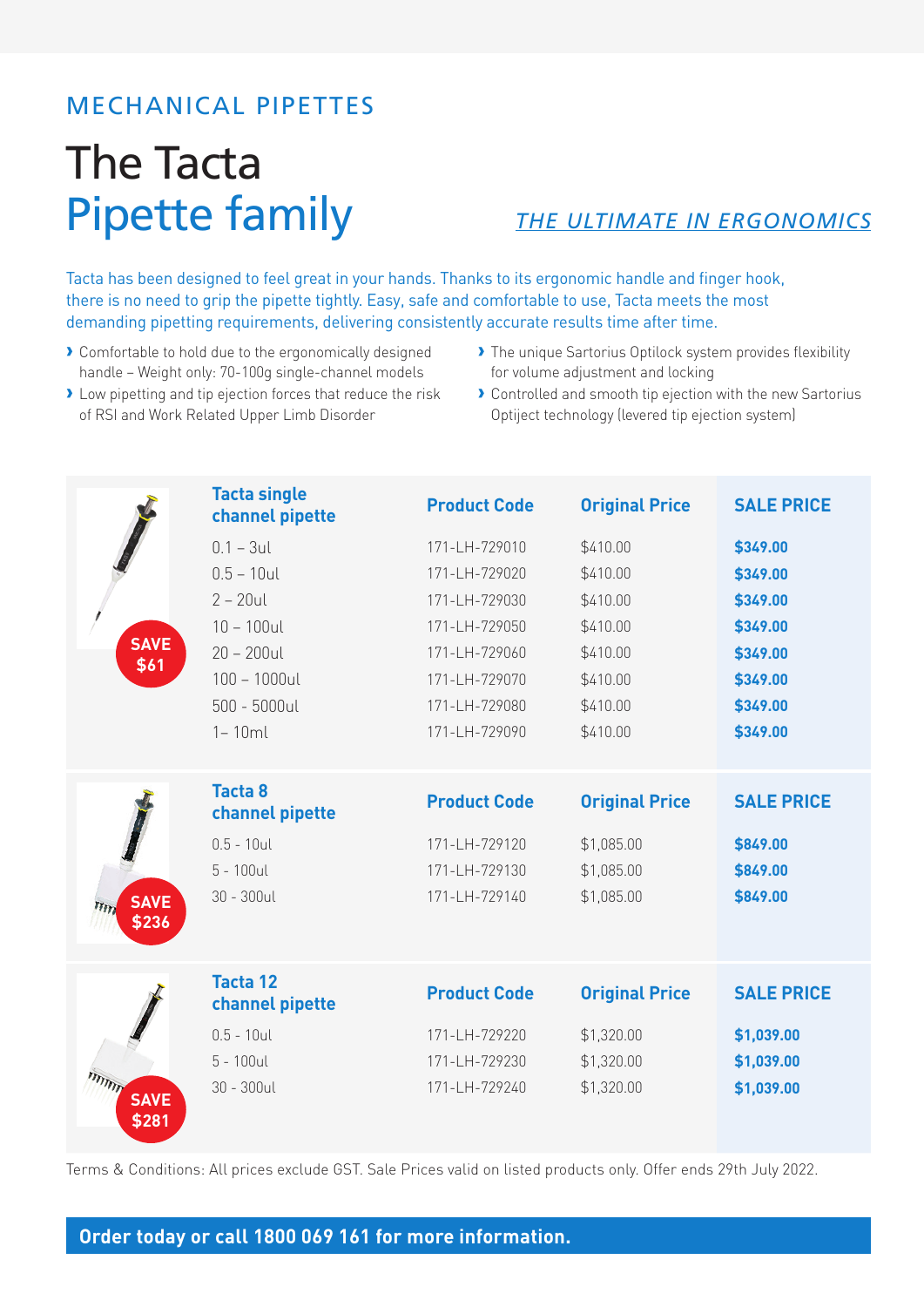## The Proline Plus **Pipette family**

#### THE PREMIUM STUDENT PIPETTE

Proline Plus mechanical pipette family is designed to offer comfort and quality for your everyday manual pipetting. It combines durable construction with ease and lightness of use and is therefore a perfect choice for liquid-handling professionals and students alike. Proline Plus has low pipetting forces, a comfortable handle and a robust feel for heavier use.

- The widest range of pipettes for various users and applications
- > Ergonomic design with light pipetting forces, comfortable handle and finger support for reduced risk of strain injuries
- Minimised risk of contamination with Safe-Cone Filters and full autoclavability
- > Highly durable with strengthened structure also for heavier use

|             | <b>Proline Plus single</b><br>channel pipette | <b>Product Code</b> | <b>Original Price</b> | <b>SALE PRICE</b> |
|-------------|-----------------------------------------------|---------------------|-----------------------|-------------------|
|             | $0.1 - 3$ ul                                  | 171-728010          | \$295.00              | \$219.00          |
|             | $0.5 - 10$ ul                                 | 171-728020          | \$295.00              | \$219.00          |
|             | $2-20$ ul                                     | 171-728030          | \$295.00              | \$219.00          |
|             | 5-50ul                                        | 171-728040          | \$295.00              | \$219.00          |
| <b>SAVE</b> | 10-100ul                                      | 171-728050          | \$295.00              | \$219.00          |
| \$76        | 20-200ul                                      | 171-728060          | \$295.00              | \$219.00          |
|             | 100-1000ul                                    | 171-728070          | \$295.00              | \$219.00          |
|             | 500-5000ul                                    | 171-728080          | \$295.00              | \$219.00          |
|             | $1-10ml$                                      | 171-728090          | \$295.00              | \$219.00          |
|             | <b>Proline Plus 8</b><br>channel pipette      | <b>Product Code</b> | <b>Original Price</b> | <b>SALE PRICE</b> |
|             | $0.5 - 10$ ul                                 | 171-728120          | \$760.00              | \$549.00          |
|             | 10-100ul                                      | 171-728130          | \$760.00              | \$549.00          |
| <b>SAVE</b> | 30-300ul                                      | 171-728140          | \$760.00              | \$549.00          |
| \$211       |                                               |                     |                       |                   |
|             | <b>Proline Plus 12</b><br>channel pipette     | <b>Product Code</b> | <b>Original Price</b> | <b>SALE PRICE</b> |
|             | $0.5 - 10$ ul                                 | 171-728220          | \$975.00              | \$639.00          |
|             | 10-100ul                                      | 171-728230          | \$975.00              | \$639.00          |
| <b>SAVE</b> | 30-300ul                                      | 171-728240          | \$975.00              | \$639.00          |
| \$336       |                                               |                     |                       |                   |

Terms & Conditions: All prices exclude GST. Sale Prices valid on listed products only. Offer ends 29th July 2022.



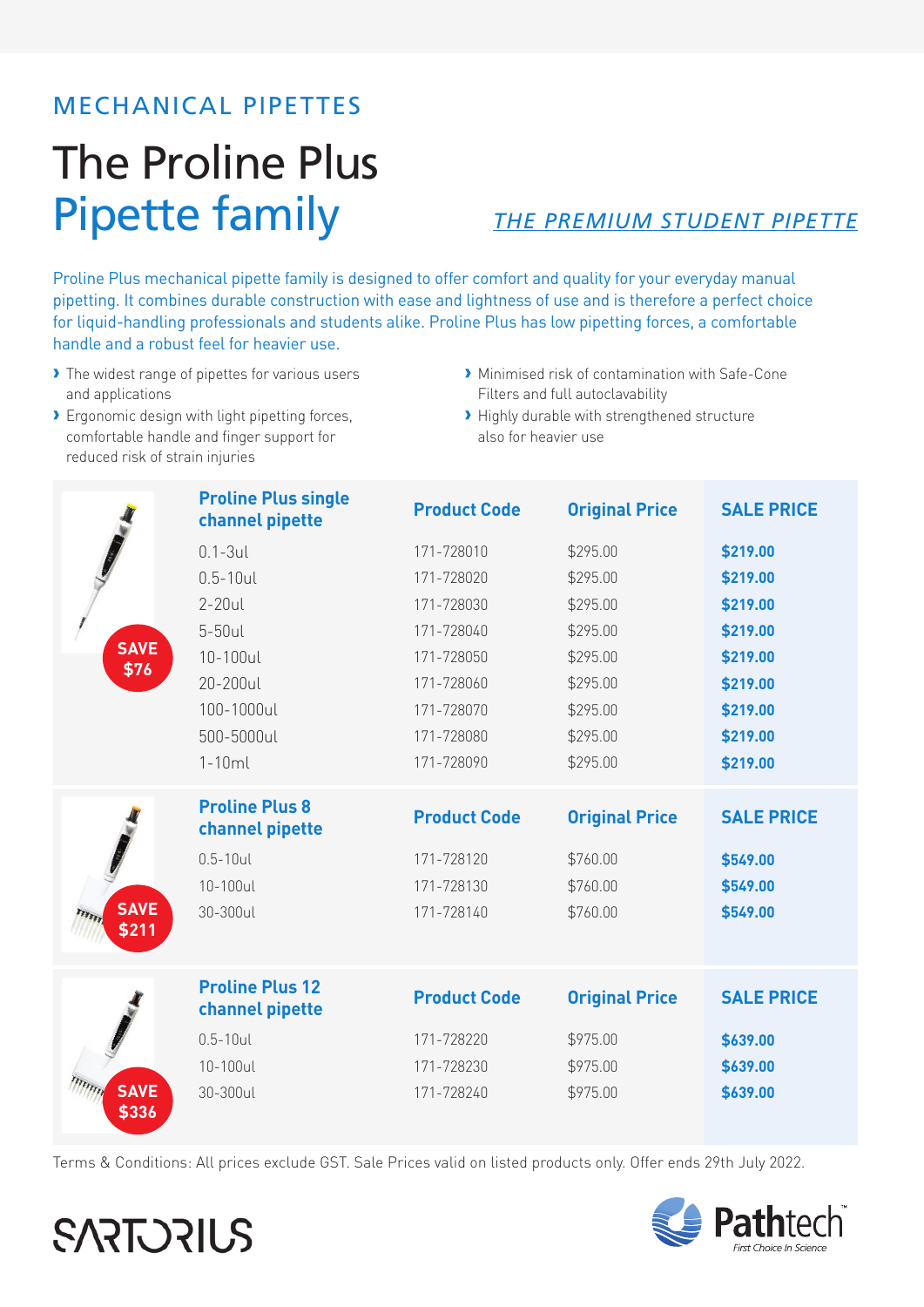## The Proline Pipette family *IDEAL FOR TEACHING LABS*

The fact that Proline, Sartorius' first mechanical pipette, is still in use in many laboratories by over 200,000 users, testifies to its timeless, practical design and reliability. Being the most affordable pipette in Sartorius' range of mechanical pipettes, it is ideal for universities and colleges, or any laboratory seeking a cost-efficient liquid handling tool.

- › Wide range of adjustable pipette volumes - from 2.5ul to 5 ml
- › Safe-Cone Filters available for models > 10ul
- › Relatively lightweight, highly accurate and precise
- › Easy volume setting with click stop mechanism

| <b>SAVE</b><br>\$41 | <b>Proline single</b><br>channel pipette | <b>Product Code</b> | <b>Original Price</b> | <b>SALE PRICE</b> |
|---------------------|------------------------------------------|---------------------|-----------------------|-------------------|
|                     | $0.1 - 2.5$ ul                           | 171-720010          | \$180.00              | \$139.00          |
|                     | $0.5 - 10$ ul                            | 171-720015          | \$180.00              | \$139.00          |
|                     | $2 - 20$ ul                              | 171-720080          | \$180.00              | \$139.00          |
|                     | $5 - 50$ ul                              | 171-720025          | \$180.00              | \$139.00          |
|                     | $10 - 100$ ul                            | 171-720050          | \$180.00              | \$139.00          |
|                     | $20 - 200$ ul                            | 171-720070          | \$180.00              | \$139.00          |
|                     | $100 - 1000$ ul                          | 171-720060          | \$180.00              | \$139.00          |
|                     | $1 - 5ml$                                | 171-720110          | \$180.00              | \$139.00          |

Terms & Conditions: All prices exclude GST. Sale Prices valid on listed products only. Offer ends 29th July 2022.



#### Pipette Service & Calibration

Pathtech provides calibration, maintenance and repair services to extend the lifetime and ensure the continuous accuracy and precision of your pipettes via our NATA Accredited Service Laboratory.

#### Why is Calibration and Maintenance Needed?

All pipette manufacturers recommend that regular maintenance and calibration is applied to maintain reliable pipetting results and to maximize the lifetime of the pipette. Pipette calibration is a fundamental part of Good Laboratory Practice (GLP) and quality systems and must be considered a vital part of any laboratory regime where precise volumes of fluid need transferring or diluting. Pipette performance is measured as accuracy and precision or how close the dispensed volumes are to the target and how close the results are to each other.